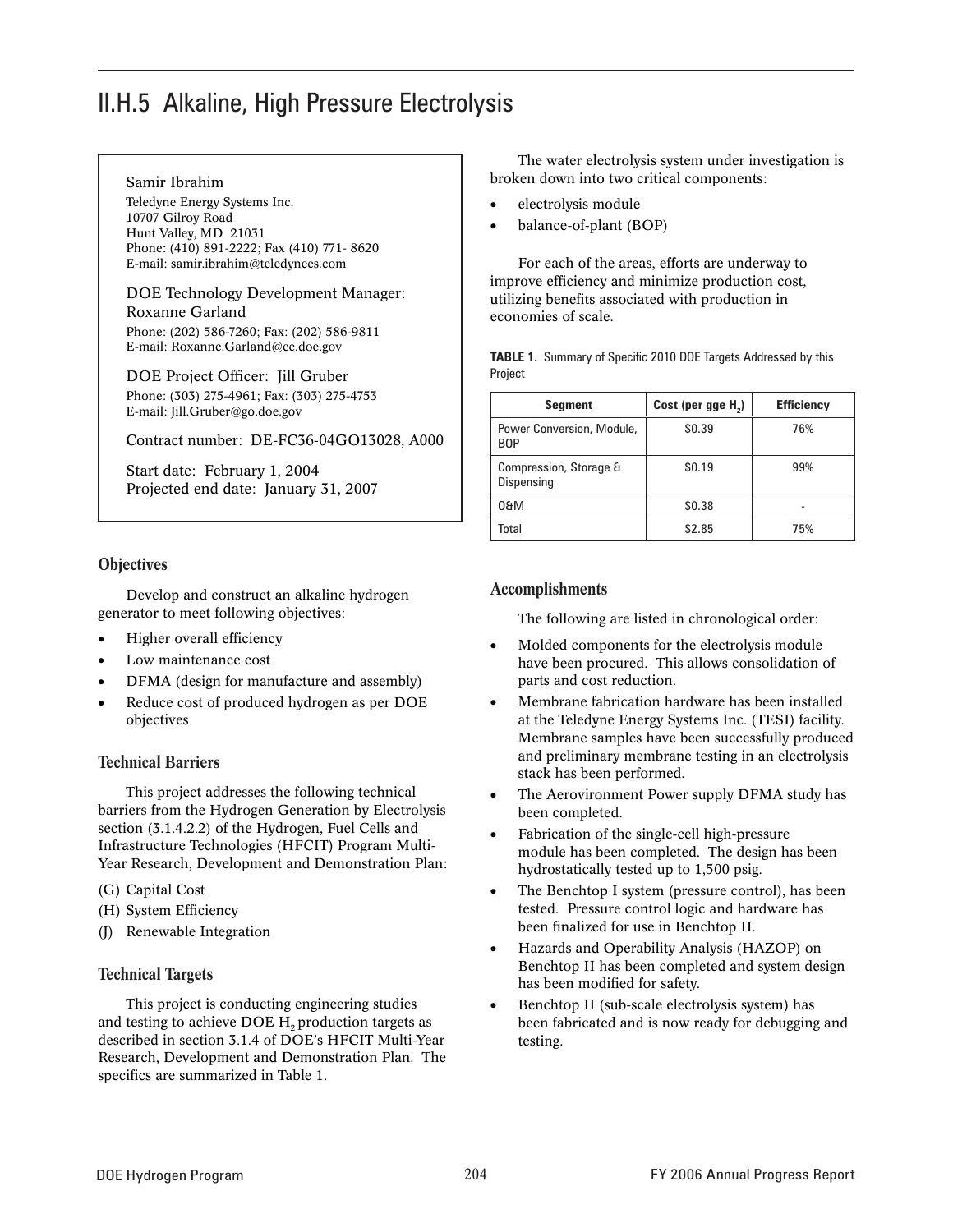### **Introduction**

This project will contribute to the enabling and acceptance of technologies where hydrogen is the energy carrier between renewable energy resources and clean energy consumers. There are many opportunities for expanding from traditional industrial applications to transportation and stationary use in a more common setting. The lowering of capital costs driven by DFMA efforts and lowering of operating costs resulting from efficiency improvements will make systems more feasible for early adopters and will help U.S. manufacturers maintain a competitive position in traditional and future markets.

Specific goals of the project involve moving towards DOE's technical targets as outlined in Table 3.1.4 of the HFCIT Multi-Year Research, Development and Demonstration Plan. This includes aggressive improvements in cost, efficiency, operation and maintenance of the electrolysis system.

## **Approach**

The main objective of this project is to design, manufacture, test and demonstrate a low-cost, electrolysis system capable of delivering 99.99% pure hydrogen. The proposed system will have a capacity of 70,000 scfd. The project places critical emphasis on DFMA and on developing a production strategy for these rates, which are about 100 times those demanded by the current worldwide industrial market.

A substantial effort in the scope of work is focused on manufacturing technology, collecting and analyzing cost data, designing and optimizing production processes, and performing a financial analysis of the production line and its facility. The prototype system will include only those features and components which meet the per unit cost objective when high quantities are assumed.

Ongoing key elements of this project include safety, reliability, and quality engineering. These will assure a safe system design, a reliability program and quality control aspects to address the prototype unit as well as the quality engineering, material controls and automation needed for a large production operation. The safety efforts include application of traditionally applied codes for flammable and compressed gases, and new codes/standards being developed for renewable energy situations.

The generator design will build on TESI's 30+ years commercial product experience base with improvements in conversion efficiency and a design to reach an electrolysis system operating pressure of 150 psig.

#### **Results**

TESI is utilizing small-scale systems to study and develop critical control algorithms, and operational procedures for the hydrogen generator. The Benchtop I system was the primary vehicle used to develop effective and safe high-pressure gas control hardware and logic. This system did not contain an electrolysis module and utilized nitrogen to replace oxygen. This approach allowed control algorithms to be developed and tested, while minimizing the hazard level of the system. The Benchtop I system (pressure control) has been tested and pressure control logic and hardware has been determined. The results derived from this system are being applied to the Benchtop II system.

Benchtop II will operate a small-scale electrolysis module and will serve as a tool to study module operation at elevated pressures. Inferences from this system will include membrane life and performance at operating pressures. The design work has been performed in consideration of manufacturability and safety. The fabrication of the Benchtop II system has been completed.

Analysis of the Benchtop II pressure vessels utilized the design intent of ASME Code Section VIII, division 2 codes. Supporting finite element analysis work was performed to evaluate discontinuity stresses. A HAZOP (hazards & operability) analysis was then performed on the Benchtop II system, instrumentation, and control design. This process resulted in the identification of some potential hazards in certain operational scenarios. Design modifications were then implemented to mitigate the risks improving system safety.

TESI has worked with the integration of electrolysis cell components to reduce part count to achieve DFMA objectives. Mixed results have been obtained with work pending to resolve part tolerances and related issues.

TESI has purchased and setup hardware in its plant to facilitate the production of more consistent membranes. This equipment is operational and membranes have been successfully fabricated and tested at TESI's standard operating pressures. Testing at elevated pressures will be performed on the Benchtop II system.

#### **Conclusions and Future Directions**

A new electrolysis system is being developed at TESI to support DFMA. This module and associated BOP will be a high efficiency system with a final hydrogen output pressure of 150 psig.

Future work will include testing the newly designed cell and module, along with the newly developed